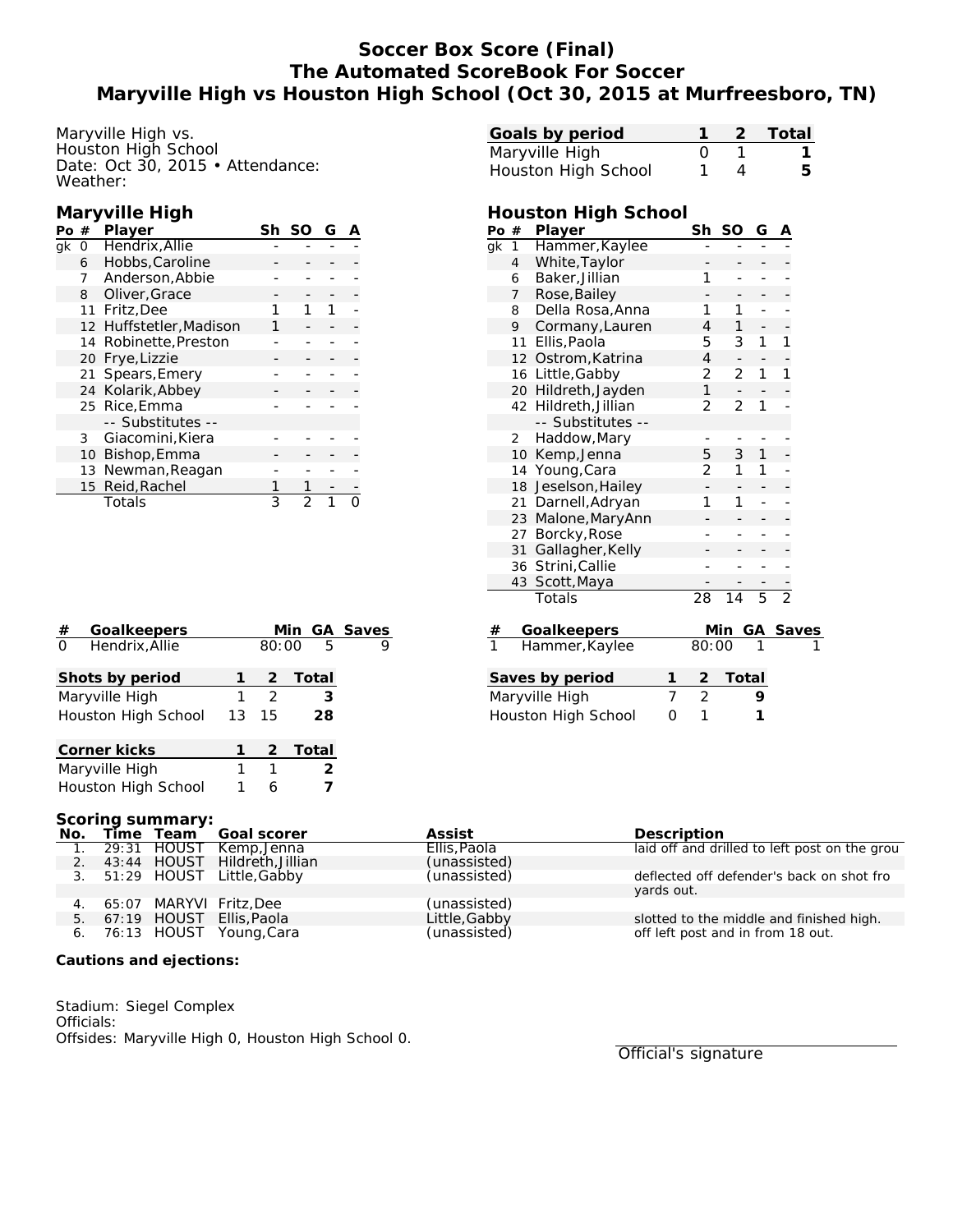## **Play-by-Play Summary (1st period) Maryville High vs Houston High School (Oct 30, 2015 at Murfreesboro, TN)**

**Maryville High Starters:**

- GK 0 Hendrix,Allie
	- 6 Hobbs,Caroline
	- 7 Anderson,Abbie
	- 8 Oliver,Grace
	- 11 Fritz,Dee
	- 12 Huffstetler,Madison
	- 14 Robinette,Preston
	- 20 Frye,Lizzie
	- 21 Spears,Emery
	- 24 Kolarik,Abbey
	- 25 Rice,Emma

### **Houston High School Starters:**

- GK 1 Hammer,Kaylee
	- 4 White,Taylor
		- 6 Baker,Jillian
	- 7 Rose,Bailey
	- 8 Della Rosa,Anna
	- 9 Cormany,Lauren
	- 11 Ellis,Paola
	- 12 Ostrom,Katrina
	- 16 Little,Gabby
	- 20 Hildreth,Jayden
		- 42 Hildreth,Jillian
- 00:00 Hendrix,Allie at goalie for Maryville High.
- 00:00 Hammer,Kaylee at goalie for Houston High School. Foul on Maryville High.
- 05:12 Shot by HOUSTON Cormany,Lauren, SAVE Hendrix,Allie. Foul on Maryville High.
- 08:17 Shot by HOUSTON Ellis,Paola, SAVE Hendrix,Allie.
- 09:45 Shot by HOUSTON Little,Gabby, SAVE Hendrix,Allie. Foul on Maryville High.
	- Foul on Houston High School.
- 12:22 HOUSTON substitution: Darnell,Adryan for Cormany,Lauren.
- 12:22 MARYVILL substitution: Newman,Reagan for Huffstetler,Madison.
- 12:52 Shot by HOUSTON Darnell,Adryan, SAVE Hendrix,Allie.
- 13:38 Shot by HOUSTON Ellis,Paola WIDE LEFT.
- 13:43 HOUSTON substitution: Young,Cara for Hildreth,Jillian.
- 14:15 MARYVILL substitution: Reid,Rachel for Fritz,Dee.
- 17:26 Shot by HOUSTON Ellis,Paola, SAVE Hendrix,Allie. Foul on Houston High School.
- 21:13 HOUSTON substitution: Cormany,Lauren for Baker,Jillian.
- 21:13 HOUSTON substitution: Kemp,Jenna for Della Rosa,Anna.
- 21:13 MARYVILL substitution: Huffstetler,Madison for Newman,Reagan.
- 21:13 MARYVILL substitution: Fritz,Dee for Rice,Emma.
- 22:50 Shot by HOUSTON Kemp,Jenna BLOCKED.
- 24:09 Shot by HOUSTON Cormany,Lauren HIGH.
- 24:28 Corner kick by HOUSTON Cormany,Lauren [24:28].
- 24:45 Shot by HOUSTON Ostrom,Katrina WIDE LEFT.
- 24:49 MARYVILL substitution: Rice,Emma for Robinette,Preston. Foul on Maryville High.
- 28:02 MARYVILL substitution: Robinette,Preston for Oliver,Grace.
- 28:02 HOUSTON substitution: Hildreth,Jillian for Young,Cara.
- 28:53 Shot by MARYVILL Huffstetler,Madison WIDE RIGHT.
- 29:31 GOAL by HOUSTON Kemp,Jenna (FIRST GOAL), Assist by Ellis,Paola.

### **MARYVILLE HIGH 0, HOUSTON HIGH SCHOOL 1**

\*laid off and drilled to left post on the ground.

- 29:53 Shot by HOUSTON Kemp,Jenna, SAVE Hendrix,Allie.
- 30:35 Shot by HOUSTON Kemp,Jenna, SAVE Hendrix,Allie.
- 31:10 HOUSTON substitution: Baker,Jillian for Cormany,Lauren.
- 31:47 HOUSTON substitution: Strini,Callie for Rose,Bailey.
- 31:47 MARYVILL substitution: Newman,Reagan for Huffstetler,Madison.
- 33:44 Shot by HOUSTON Kemp,Jenna BLOCKED.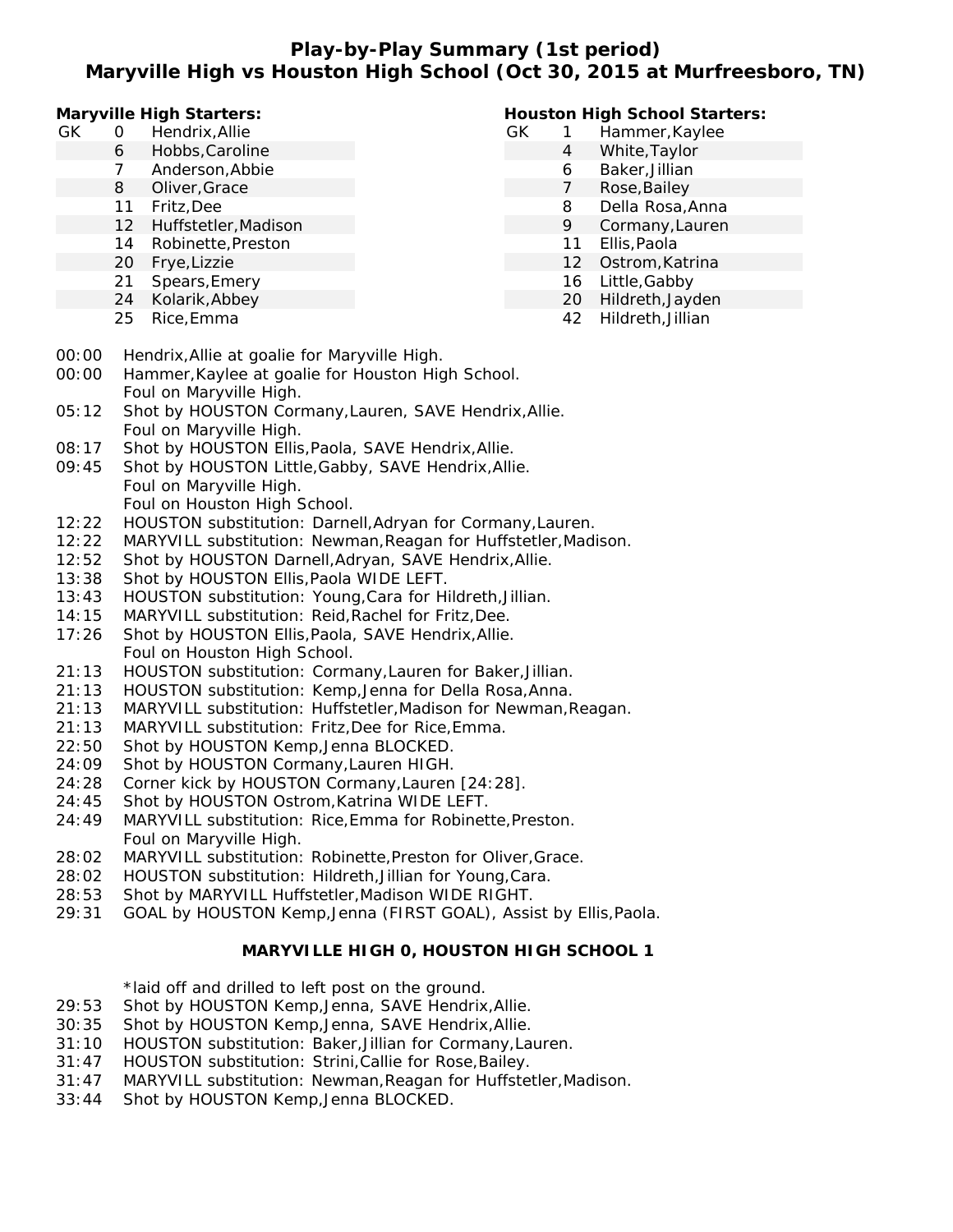# **Play-by-Play Summary (1st period) Maryville High vs Houston High School (Oct 30, 2015 at Murfreesboro, TN)**

- 36:34 HOUSTON substitution: Della Rosa,Anna for Ellis,Paola.
- 36:34 HOUSTON substitution: Young,Cara for Hildreth,Jillian.
- 38:59 Corner kick by MARYVILL Kolarik,Abbey [38:59]. Foul on Maryville High.
- 40:00 End of period [40:00].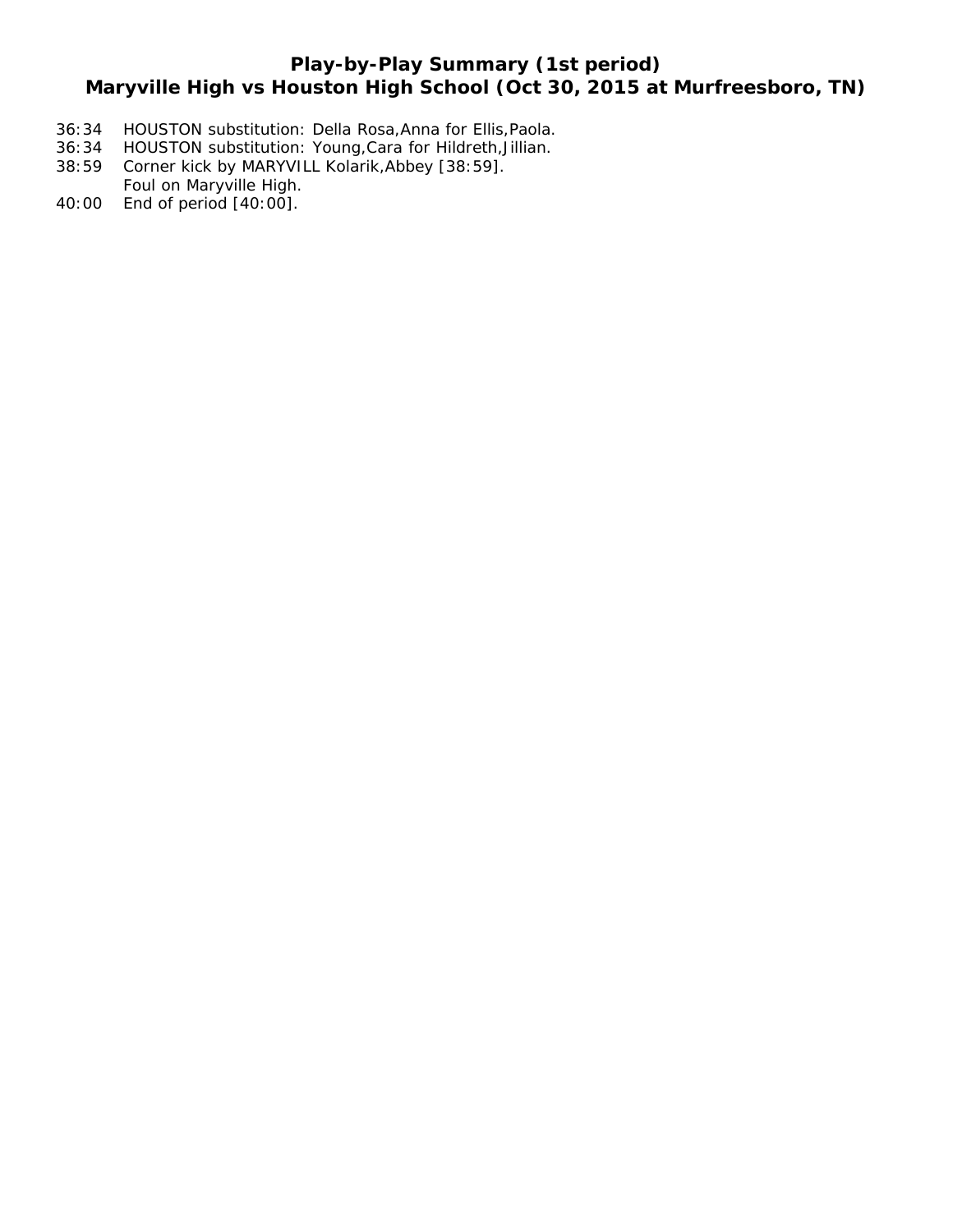# **Play-by-Play Summary (2nd period) Maryville High vs Houston High School (Oct 30, 2015 at Murfreesboro, TN)**

- 40:00 Start of 2nd period [40:00].
- 40:00 For HOUSTON: #16 Little,Gabby, #6 Baker,Jillian, #4 White,Taylor, #8 Della Rosa,Anna, #11 Ellis,Paola, #20 Hildreth,Jayden, #9 Cormany,Lauren, #7 Rose,Bailey, #42 Hildreth,Jillian, #12 Ostrom,Katrina, #1 Hammer,Kaylee. Foul on Houston High School.
- 43:20 Corner kick by HOUSTON Cormany,Lauren [43:20].
- 43:44 GOAL by HOUSTON Hildreth,Jillian.

#### **MARYVILLE HIGH 0, HOUSTON HIGH SCHOOL 2**

- \*
- 44:17 HOUSTON substitution: Young,Cara for Little,Gabby. Foul on Maryville High.
- 46:41 Header Shot by HOUSTON Della Rosa,Anna, SAVE Hendrix,Allie.
- 47:13 HOUSTON substitution: Darnell,Adryan for Cormany,Lauren.
- 49:38 HOUSTON substitution: Little,Gabby for Hildreth,Jillian.
- 49:38 MARYVILL substitution: Newman,Reagan for Huffstetler,Madison.
- 50:01 Corner kick by HOUSTON Ellis,Paola [50:01].
- 50:11 Shot by HOUSTON Hildreth,Jayden HIGH.
- 50:53 Shot by HOUSTON Young,Cara WIDE RIGHT.
- 51:29 GOAL by HOUSTON Little,Gabby.

#### **MARYVILLE HIGH 0, HOUSTON HIGH SCHOOL 3**

\*deflected off defender's back on shot from 18 yards out.

- 52:26 Shot by HOUSTON Baker,Jillian HIT CROSSBAR.
- 52:47 Corner kick by HOUSTON Ellis,Paola [52:47].
- 52:53 Shot by HOUSTON Ostrom,Katrina WIDE.
- 53:31 MARYVILL substitution: Rice,Emma for Fritz,Dee.
- 53:31 MARYVILL substitution: Huffstetler,Madison for Reid,Rachel.
- 53:31 HOUSTON substitution: Kemp,Jenna for Ellis,Paola.

Foul on Maryville High. Foul on Maryville High.

- 59:19 HOUSTON substitution: Cormany,Lauren for Baker,Jillian.
- 59:19 MARYVILL substitution: Fritz,Dee for Oliver,Grace.
- 60:27 HOUSTON substitution: Strini,Callie for Hildreth,Jayden.
- 60:27 MARYVILL substitution: Reid,Rachel for Newman,Reagan.
- 62:42 Corner kick by HOUSTON Cormany,Lauren [62:42].
- 62:50 HOUSTON substitution: Scott,Maya for Little,Gabby.
- 62:50 MARYVILL substitution: Giacomini,Kiera for Anderson,Abbie.
- 65:07 GOAL by MARYVILL Fritz,Dee.

\*

#### **MARYVILLE HIGH 1, HOUSTON HIGH SCHOOL 3**

- 65:07 HOUSTON substitution: Hildreth,Jayden for Strini,Callie.
- 65:07 HOUSTON substitution: Hildreth,Jillian for Scott,Maya.
- 65:07 HOUSTON substitution: Ellis,Paola for Kemp,Jenna.
- 65:07 HOUSTON substitution: Little,Gabby for Young,Cara.
- 66:34 Shot by HOUSTON Cormany,Lauren BLOCKED.
- 66:52 Shot by HOUSTON Ellis,Paola HIGH.
- 67:19 GOAL by HOUSTON Ellis,Paola, Assist by Little,Gabby.

**MARYVILLE HIGH 1, HOUSTON HIGH SCHOOL 4**